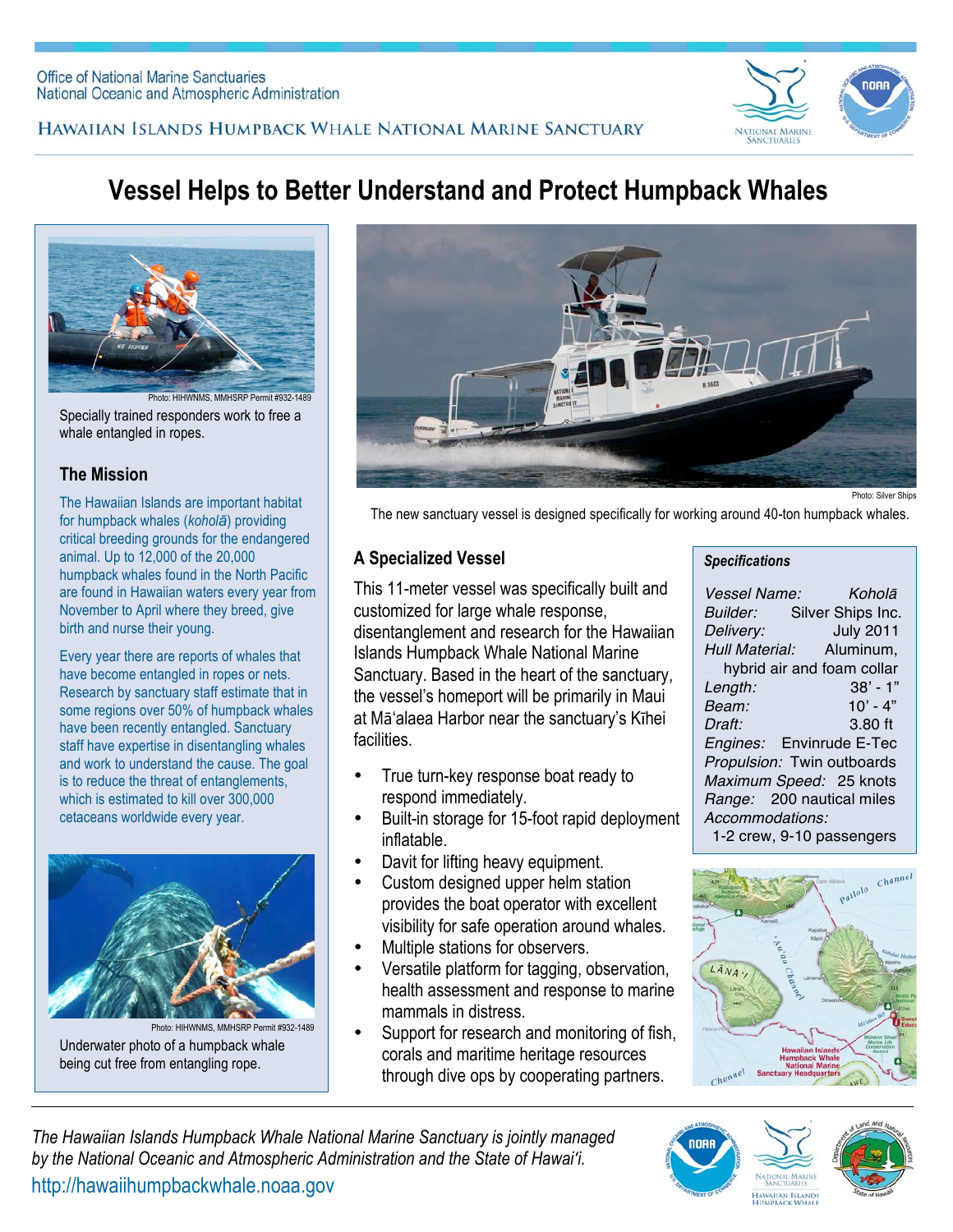# *R/V Koholā*



Launching of an Unmanned Aerial System (UAV) from the *R/V Koholā* on the North Shore of O'ahu. This demonstration of the UAV was to show the ability of using these small planes for identifying marine debris at sea and for surveying for marine animals.



The *R/V Kohol*ā will be used to support diving missions such as this technical rebreather dive training off of Honolulu, as well as scientific monitoring of corals, fish, algae and even maritime heritage resources such as shipwrecks.